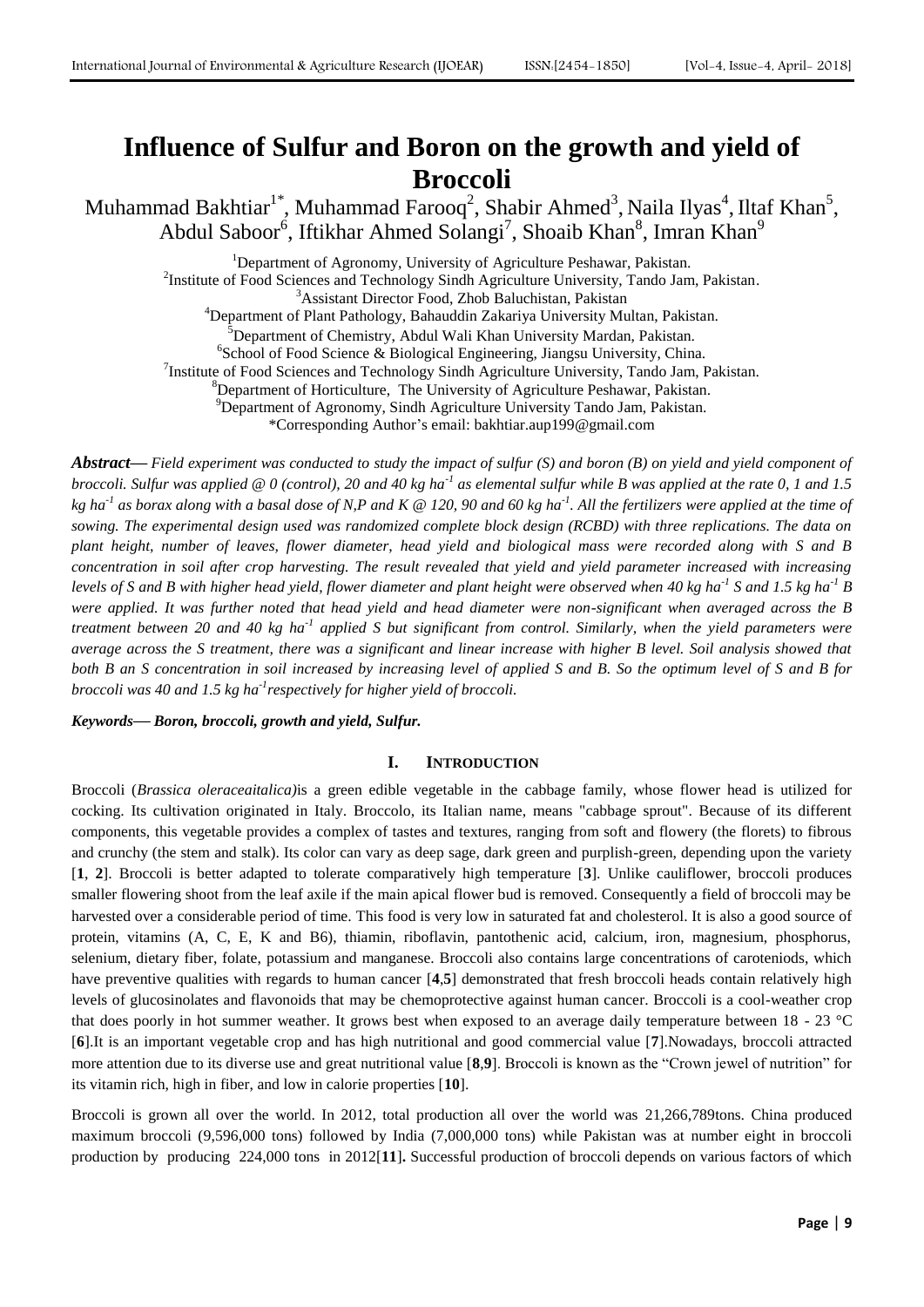fertilizer application is the most important one. Generally, large amount of inorganic fertilizers are applied to vegetable for higher yield and for maximum growth [**12**,**13**].

Sulfur, an essential plant nutrient, accounts for 0.2 to 0.25% (20 to 50g  $kg^{-1}$ ) of plant dry matter. It is rapidly incorporated into organic molecules, the first stable organic S-compound being cysteine, and methionine, are the most important Scontaining amino acid in plants which serve as building block of protein[**14**]. In plants, about 90% amino acids contain sulfur. It is a primary constituent of protein because three amino acids (cysteine, cystine and methionine) contain sulphur. It helps in formation of chlorophyll. It also helps in synthesis of oil and is therefore very much essential for oil seed crops. It keeps enzymes active and helps in regulation of biochemical reaction. It increases crop yield and improves produce quality [**15**]. Sulphur is present in soil in organic and inorganic forms. The organic S accounts for more than 95% of the total S in most soils of humid and semi humid regions [**16**]**.** The quantity of organic and inorganic S in a soil sample changes usually according to soil type and depth of sampling. In poorly drained or water logged soils, the main forms of inorganic S in soils is sulfide and often elemental S [**17**]. Major factors affecting forms of sulphur are organic matter, texture, climate, altitude, salt content, vegetation, leaching, cropping intensity, flooding and carbonates. Transformation of added S is more complex when organic or elemental/sulfide sources are used as compared to sulfate sources.

Sulphur fertilizers help to enhance the uptake of N, P, K, and Zn in plants. Due to the synergistic effect of S on these elements, their efficiency is enhanced which result in increased crop productivity [**16**]. Sulphur fertilization is a feasible technique to suppress the plant uptake of undesired toxic elements because of the antagonistic relationship between S and other elements including Mg, Mo, and Se. Thus S fertilizers are not only useful in increasing crop production and quality of produce but also in improving soil condition for crop growth.

Boron is one of the recognized micro nutrients for plant growth and production. Boron is essential for plant growth and development. It is known to play role in cell division, water relations, ion absorption, IAA and carbohydrates metabolism, translocation of sugars, fruit and seed development and its deficiency may affect all these processes [**18**,**19**]. Its application to the soil increased head yield of broccoli [**20**]. A great deal of attention has been given to studying the effect of B supply on behavior of cations such as  $K^+$ ,  $Ca^{++}$ ,  $Mg^{++}$  and  $Na^+$  in various crop species, but information on the behavior of anions, specially phosphorous, is limited. The early work of [**21**] indicated that B deficiency in corn and broad beans reduced the capacity for the absorption of  $PO_4$  due to the reduced ATPase activity, which could be rapidly restored by the addition of boron. Later on [**22**] reported that B plays role in biochemical process in plants e.g. carbohydrates metabolism and transport of sugar through membranes, nucleic acids (DNA and RNA) synthesis, tissue development and formation of cell walls. All these functions are closely related to phosphorous. Therefore, it can be assumed that the borate ions may be fixed in the cell wall as an organic complex and would be responsible for a change in the permeability of the cell wall, resulting in a reduction of phosphate uptake and carbohydrates, under the deficient and toxic conditions of added boron. It deficiency causes many anatomical, physiological and biological changes. Hollow stem disorder is a major problem for broccoli production and is commonly associated with B deficiency [**23**].

Among the essential micronutrients, boron and molybdenum play vital role in developing the economic plant parts of crop plants. Due to boron deficiency water soaked areas appear on the stem and head surface. Gradually the stem becomes hollow and curd turns brown. Again the molybdenum deficiency appears on young plant with chlorosis of leaf margins and gradually the whole leaf turns white. As a result the leaf blade fails to develop properly and only the midrib portions develop resulting sword like appearance of leaves giving whiptail symptom. Besides, the quantity of boron and molybdenum depend on soil type, soil reaction and the extent of deficiency [**24**].

#### **II. MATERIALS AND METHODS**

The present research was conducted during the winter season using broccoli (*Var premium*) as a test crop to determine the influence of sulfur and boron on the growth and yield of broccoli in Agriculture Research Institute, Khyber Pakhtunkhwa. There were nine treatments combinations consisting of different levels of B and S along with basal doses of N, P, and K as given in (**Table 1**). All S and B were applied in bands at the time of sowing. The experiment was laid out in a randomized complete block design with three replications. After seven days of fertilizer application, 25-days old seedlings of Broccoli were transplanted to a  $3x^2$  m<sup>2</sup> plot with 60 cm row to row and 45cm plant to plant distance. For proper seedling establishment, irrigation was given for seven days after transplanting. Other culture practices were adopted as and when required. The data on plant height, number of leaves per plant were recorded in each plot. Secondary heads were taken and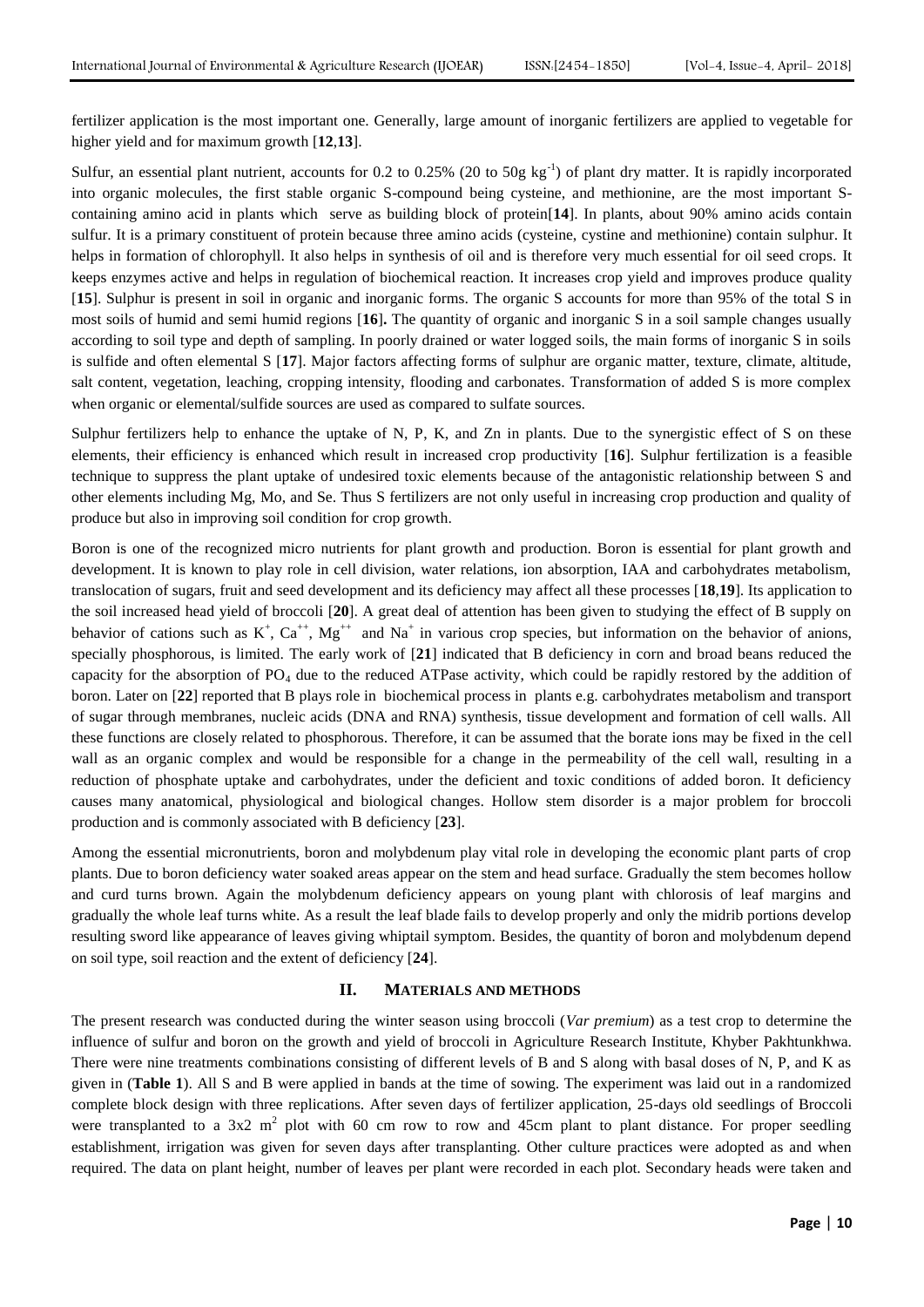marketable head yield was recorded at each harvest per plot in grams and was converted into yield in tons per hectare. Data on head diameter and marketable head weight per plant (terminal + lateral heads) was recorded in each plot. Six core samples were collected from each plot with the help of core sampler at a depth of 0-30 cm before and after harvesting. The samples from each plot were composted, properly packed, labeled and were brought to the laboratory of Soil Fertility Section, Agricultural Research Institute, Mingora, Swat. The samples were air-dried, ground, passed through 2mm sieve and were stored in the laboratory for the following physico-chemical analysis, including pH, EC, texture, lime, organic matter, AB-DTPA extractable phosphorus and total nitrogen. After harvesting, each plot was sampled separately and analyzed for boron and sulfur. Soil texture was determined by hydrometer method [**26**]. Electrical conductivity (EC) of soil was determined in soil water (1:5) suspension. Ten g soil sample was shaken with 50 mL distilled water for 30 minutes. After filtering, EC of the extract was determined with the help of EC meter [**27**]. Soil pH was determined in soil water (1:5) suspension. Ten g soil sample was shaken with 50 mL distilled water for 30 minutes. After filtering, pH of the extract was read for pH with the help of pH meter using combined hydrogen and calomel electrod [**28**].

Organic matter in soil was determined by the modified method [**29**]. Soil total N was determined calorimetrically, following the Kjeldahl procedure [17].AB-DTPA extractable P and K were measured in the soil by [30]. Fifty mL  $0.001$  M CaCl<sub>2</sub>2H<sub>2</sub>O reagent was added to a 25g soil sample then shaken for 30 minutes and was filtered by Whatman 42 No filter paper. One mL extract was taken in a 25 mL volumetric flask. Five mL mixed acid reagent and 1 mL acid sulfate were added, and was mix thoroughly. Let it to stand for three minutes. Then a  $0.5$  g  $BaCl<sub>2</sub>-2H<sub>2</sub>O$  fine powder was added. After this mL gum acacia reagent was added and was mixed again thoroughly and SO4-S was determined on spectrophotometer with standard solutions at [**31**]. The concentration of extractable B in soil was determined by dilute HCl procedure.

| <b>Treatments</b> | $N$ (kg ha <sup>-1</sup> ) | $P_2O_5(kg \text{ ha}^{-1})$ | $K_2O$ (kg ha <sup>-1</sup> ) | $S(kg ha-1)$     | $B (kg ha-1)$    |
|-------------------|----------------------------|------------------------------|-------------------------------|------------------|------------------|
| $T_1$             | 120                        | 90                           | 60                            | $\boldsymbol{0}$ | $\boldsymbol{0}$ |
| $\rm T_2$         | 120                        | 90                           | 60                            | 20               | $\boldsymbol{0}$ |
| $T_3$             | 120                        | 90                           | 60                            | 40               | $\boldsymbol{0}$ |
| $\mathrm{T}_4$    | 120                        | 90                           | 60                            | $\boldsymbol{0}$ | $\mathbf{1}$     |
| $\mathrm{T}_5$    | 120                        | 90                           | 60                            | $\boldsymbol{0}$ | 1.5              |
| $\mathrm{T}_6$    | 120                        | 90                           | 60                            | 20               | $\mathbf{1}$     |
| $\rm T_7$         | 120                        | 90                           | 60                            | 40               | 1                |
| $T_8$             | 120                        | 90                           | 60                            | 20               | 1.5              |
| $T_9$             | 120                        | 90                           | 60                            | 40               | 1.5              |

**TABLE 1 EXPERIMENTAL TREATMENTS OF DIFFERENT FERTILIZERS.**

*N= Nitrogen, P2O<sup>5</sup> = Phosphorous penta oxide, K2O = Potassium dioxide, S= Sulfur, B= Boron.*

## **2.1 Statistical analysis**

Statistical Replicated data were analyzed using Statistix 8.1 software using factorial analysis. Means were compared using least significant difference (LSD) test [**32**].

# **III. RESULTS AND DISCUSSION**

## **3.1 Results**

### **3.1.1 Physico-chemical characteristics of the experimental soil**

The results of physic-chemical characteristics of soil sample collected for 30 cm depth and its evaluation for fertility status are shown in Table 2.Physico-chemical characteristics of experimental site showed that the soil was silt loam, slightly acidic  $(6.0)$  non saline, slightly calcareous  $(2.6)$  and marginal in organic matter $(1.18%)$ .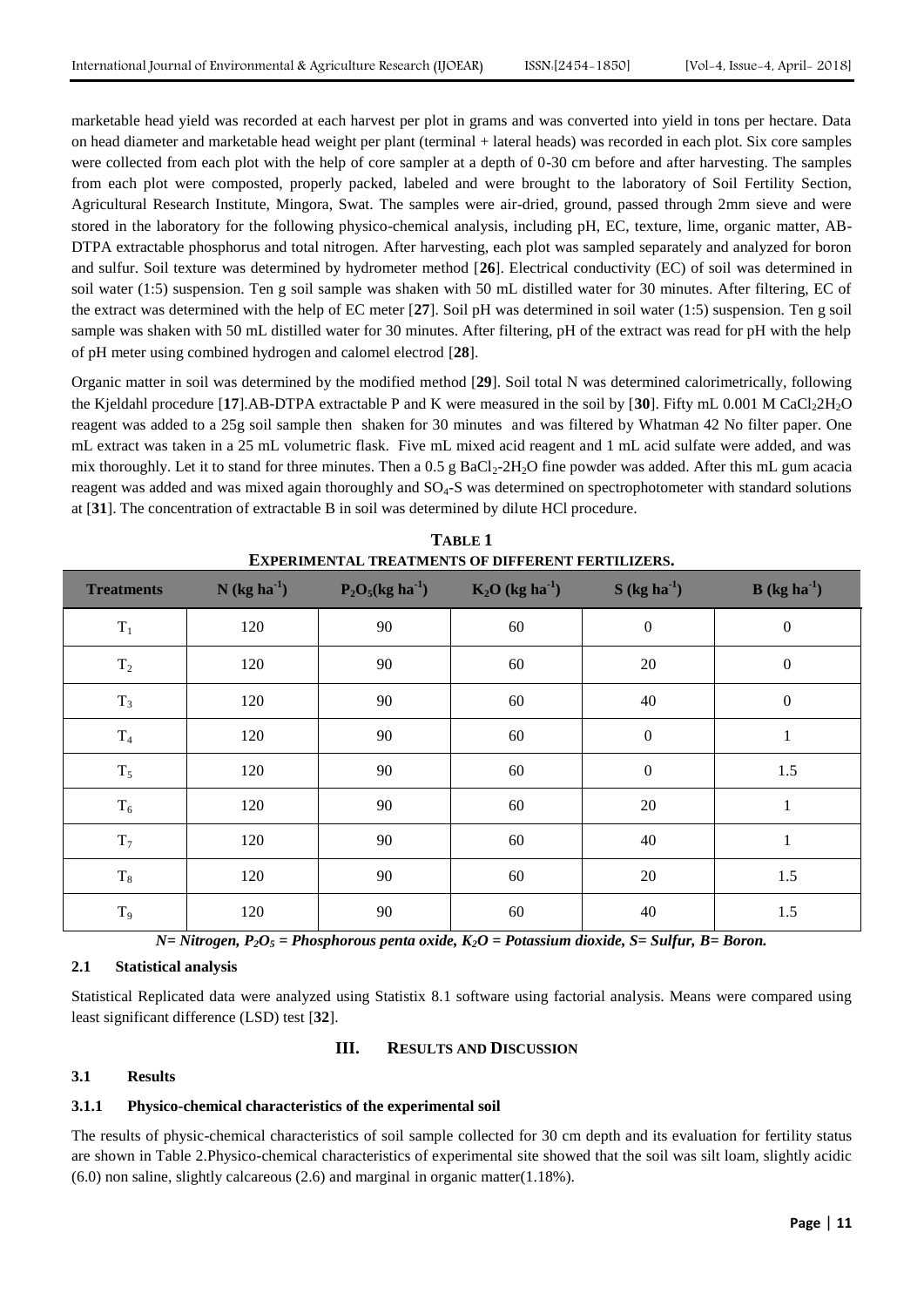| THI SICO CHEMICAL ANALISIS OF THE EXPENIMENTAL FIELD |              |  |  |  |  |  |
|------------------------------------------------------|--------------|--|--|--|--|--|
| Unit                                                 | <b>Value</b> |  |  |  |  |  |
| $\overline{\phantom{a}}$                             | Silt loam    |  |  |  |  |  |
|                                                      | 6.0          |  |  |  |  |  |
| $dSm^{-1}$                                           | 0.16         |  |  |  |  |  |
| $\%$                                                 | 1.11         |  |  |  |  |  |
| $\%$                                                 | 2.60         |  |  |  |  |  |
| $mgkg^{-1}$                                          | 5.05         |  |  |  |  |  |
| $mg \, kg^{-1}$                                      | 37.5         |  |  |  |  |  |
| %                                                    | 0.02         |  |  |  |  |  |
| $mg \, kg^{-1}$                                      | 16.63        |  |  |  |  |  |
| $mg \, kg^{-1}$                                      | 11.3         |  |  |  |  |  |
| $mg \, kg^{-1}$                                      | 0.26         |  |  |  |  |  |
|                                                      |              |  |  |  |  |  |

**TABLE 2 PHYSICO CHEMICAL ANALYSIS OF THE EXPERIMENTAL FIELD**

*EC= Electrical conductivity, P= Phosphorous, K= Potassium, N= Nitrogen, So4-S = Sulfate sulfur*

Fertilility evaluation of the soil reveled that it was deficient in total N (0.028%),  $K(37.5mg kg^{-1}) B(0.26 mg kg^{-1})$  whereas marginal in available  $SO_4$ - $S(11.3 \text{ mg kg}^{-1})$  and P (5.50 mg kg<sup>-1</sup>). Ali (2008) reported similar physic-chemical characterization of soil while working on sulfur mineralization in important soil series of Khyber Pakhtunkhwa.

## **3.1.2 Yield and yield parameter Data**

## **3.1.2.1 Plant Height (cm)**

When the plant height values were averaged (Table 3) across the sulfur treatments, there was a significant and linear increase in plant height with increasing B application being significantly  $(p<0.05)$  higher when higher level of B was applied. Similarly, when the values were averaged cross the B treatment there was significant plant height increased with the addition of Sulfur. However, there was no significant difference between the two S treatments while significantly deficient from control where no sulfur was applied. The interaction of S and B was non-significant even though comparatively higher plants were noted where higher B and S doses were applied compared to control.

| TABLE 3                                                                                   |
|-------------------------------------------------------------------------------------------|
| PLANT HEIGHT, NUMBER OF LEAVES, FLOWER DIAMETER, BIOLOGICAL YIELD, HEAD YIELD OF BROCCOLI |
| AS AFFECTED BY B AND S APPLICATION.                                                       |

| <b>Boron</b> (kg ha $^{-1}$ ) | <b>Plant height</b><br>(cm) | Number of<br>leaves  | <b>Flower</b><br>Diameter(cm). | <b>Biological yield (t)</b><br>$ha^{-1}$ | <b>Head yield</b><br>$(t \, \mathrm{ha}^{-1})$ |
|-------------------------------|-----------------------------|----------------------|--------------------------------|------------------------------------------|------------------------------------------------|
| $\mathbf{0}$                  | 30 <sup>c</sup>             | $15.44$ $\degree$    | $24.91$ $\degree$              | 132.89 <sup>c</sup>                      | 18.05 <sup>c</sup>                             |
| $\mathbf{1}$                  | 32.58 $^{\rm b}$            | 16.89 <sup>b</sup>   | 26.40 <sup>b</sup>             | 164.04 <sup>b</sup>                      | 20.69 <sup>b</sup>                             |
| 1.5                           | 35.70 <sup>a</sup>          | $17.56$ <sup>a</sup> | $28.42$ <sup>a</sup>           | $215.77$ <sup>a</sup>                    | 23.08 <sup>a</sup>                             |
| LSD $_{0.05}$                 | 0.68                        | 0.60                 | 0.42                           | 9.58                                     | 1.4                                            |
| Sulfur $(kg ha^{-1})$         |                             |                      |                                |                                          |                                                |
| $\overline{0}$                | 31.96 <sup>c</sup>          | $15.44$ $\degree$    | 25.17 <sup>b</sup>             | 160.04 <sup>b</sup>                      | 19.25 <sup>b</sup>                             |
| 20                            | 32.80 $b$                   | 16.78 <sup>b</sup>   | $27.37$ <sup>a</sup>           | 172.90 <sup>a</sup>                      | 21.33 <sup>a</sup>                             |
| 40                            | $33.85$ <sup>a</sup>        | 17.67 <sup>a</sup>   | 27.18 <sup>a</sup>             | 179.76 <sup>a</sup>                      | $21.24$ <sup>a</sup>                           |
| LSD $_{0.05}$                 | 0.68                        | 0.60                 | 0.42                           | 9.58                                     | 1.4                                            |
| Interaction                   |                             |                      |                                |                                          |                                                |
| <b>B</b> x S                  | <b>NS</b>                   | <b>NS</b>            | <b>NS</b>                      | <b>NS</b>                                | <b>NS</b>                                      |

*Means in similar category of columns and rows with different alphabets(superscripts) differ significantly from each other at p<0.05 using LSD,NS= non significant. B= Boron, S= Sulfur.*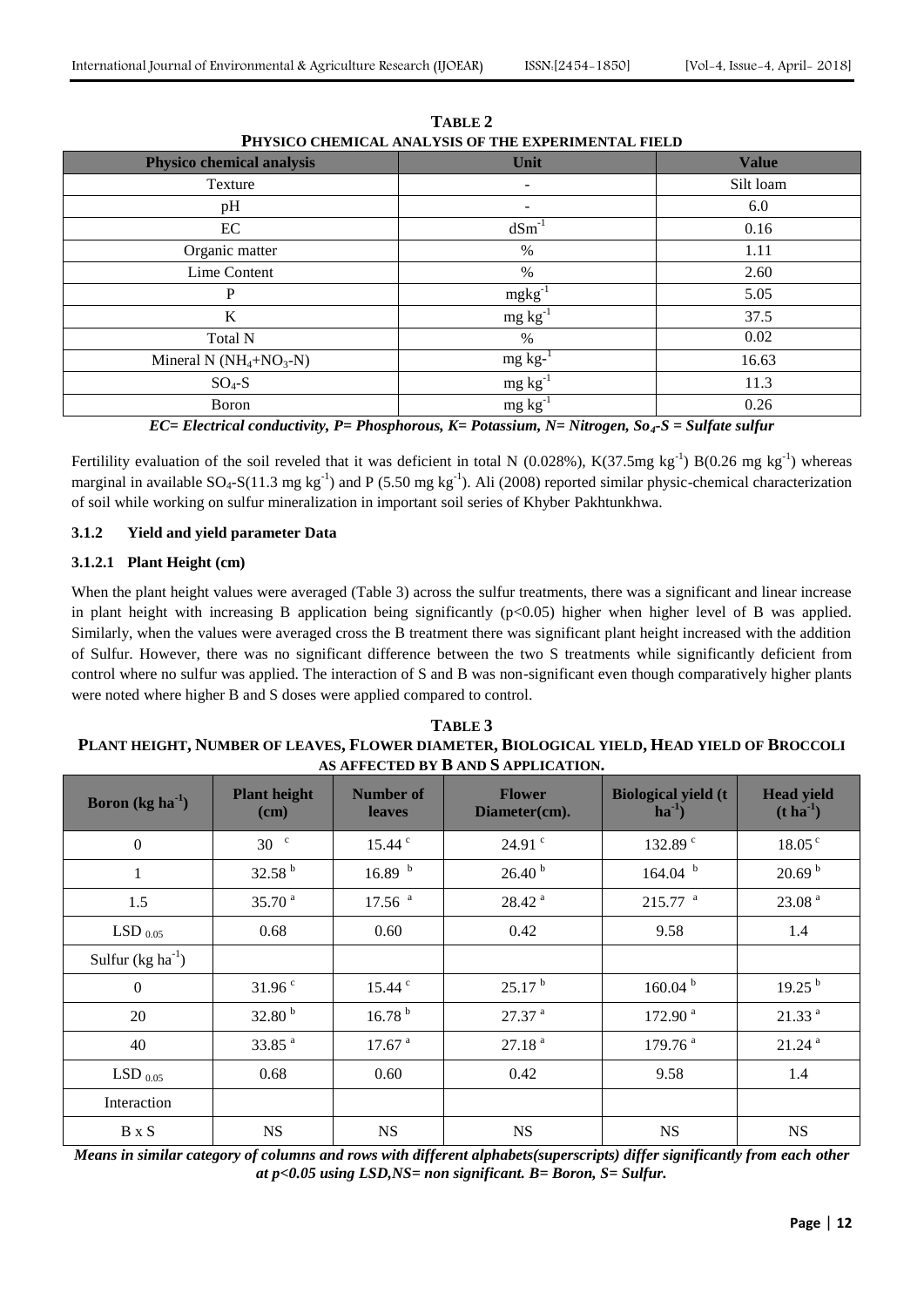# **3.1.2.2 Number of leaves plant-1**

When the number of leaves plant<sup>-1</sup> values were averaged (**Table 3**) across the sulfur treatments, there was a significant and linear increase in number of leaves plant<sup>-1</sup> with increasing B application being significantly ( $p<0.05$ ) higher when higher level of B was applied. Similarly, when the values were averaged cross the B treatment there was significant number of leaves plant<sup>-1</sup> increased with the addition of Sulfur. However, there was no significant difference between the two S treatments while significantly deficient from control where no sulfur was applied. The interaction of S and B was nonsignificant even though comparatively higher number of leaves plant<sup>-1</sup> were noted where higher B and S doses were applied compared to control.

## **3.1.2.3 Flower diameter (cm)**

When the head diameters values were averaged (**Table 3**) across the sulfur treatments the results, there was a significant and linear increase in head diameter with increasing B application being significantly  $(p<0.05)$  higher when higher level of B was applied. Similarly when the values were averaged across the B treatment there was significant head diameter with the addition of Sulfur. However, there was no significant difference between the two S treatments while significantly deficient from control where no sulfur was applied. The interaction of S and B was non-significant even though comparatively broader flower were noted where higher B and S doses were applied compared to control.

# **3.1.2.4 Head yield (tha-1 )**

When the head yield values were averaged across (**Table 3**) the sulfur treatments, there was a significant and linear increase in head yield with increasing B application being significantly  $(p<0.05)$  higher when higher level of B was applied. Similarly, when the values were averaged cross the B treatment there was significant head yield increased with the addition of Sulfur. However, there was no significant difference between the two S treatments while significantly deficient from control where no sulfur was applied. The interaction of S and B was also significant. Higher head yield were noted where higher B and S doses were applied compared to control.

# **3.1.2.5 Biological Yield (t ha-1 )**

When the biological yield values were averaged (**Table 3**) across the sulfur treatments, there was a significant and linear increase in biological yield with increasing B application being significantly (p<0.05) higher when higher level of B was applied. Similarly, when the values were averaged cross the B treatment there was significant biological yield increased with the addition of Sulfur. However there was significant difference between the two S treatments while significantly deficient from control where no sulfur was applied. The interaction of S and B was non-significant even though comparatively higher biological yield were noted where higher B and S doses were applied compared to control.

### **3.1.2.6 Concentration of Boron in soil after harvesting**

Boron concentration in soil after harvesting broccoli is presented in table 5. Statistical analysis of the data revealed that B application has significantly (p<0.05) increased its concentration in soil. In case of B application maximum concentration 1.27 kg ha<sup>-1</sup> was recorded when 1.5 kg B ha<sup>-1</sup>was applied while minimum 0.35 kg ha<sup>-1</sup> was obtained in control having no B. Interaction of B\*S on concentration of boron in soil after harvesting was also statistically significant. Maximum concentration was found by  $B_3$ <sup>\*</sup>S<sub>2</sub> (1.43 kg ha<sup>-1</sup>) followed by  $B_3$ <sup>\*</sup>S<sub>3</sub> (1.04 kg ha<sup>-1</sup>) while minimum was obtained by where neither B nor S was applied.

#### **3.1.2.7 Concentration of Sulfur in soil after harvesting**

Table 4 shows the data pertaining to the concentration of sulfur in soil after harvesting Statistic analysis of the data revealed that S had significantly ( $p<0.05$ ) affected the concentration of sulfur. In case of S application, maximum concentration (43.31) kg ha-1) was found in S3 and minimum concentration (12.16 kg ha-1) was found in S1. The addition of B significantly reduced S concentration.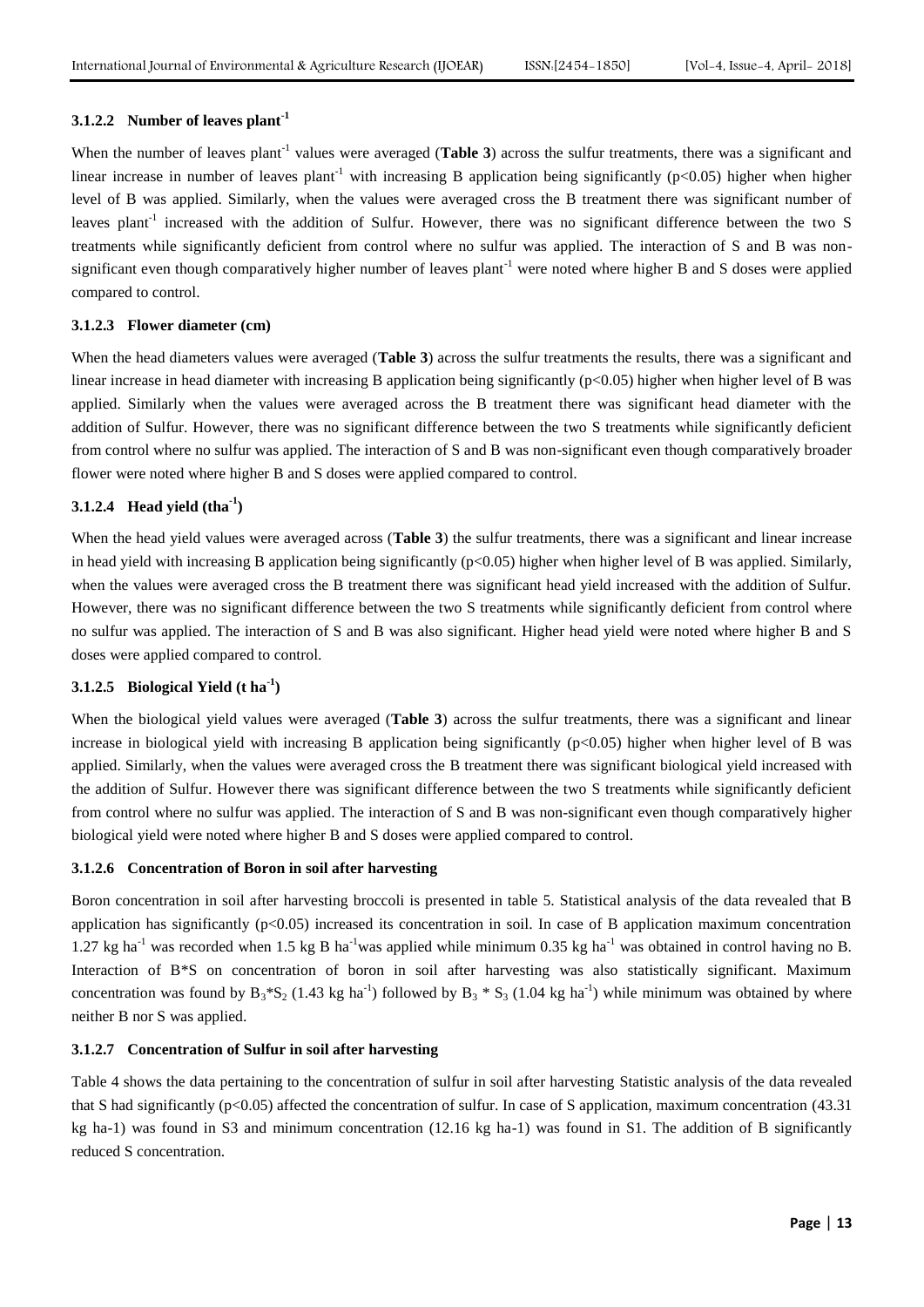| CONCENTRATION OF DORON AND SULFUR IN SOIL AFTER HARVESTING |                           |                           |  |  |  |
|------------------------------------------------------------|---------------------------|---------------------------|--|--|--|
| <b>Boron</b> (kg ha $^{-1}$ )                              | <b>Concentration of B</b> | <b>Concentration of S</b> |  |  |  |
| $\boldsymbol{0}$                                           | $0.35^{\circ}$            | 25.68 <sup>a</sup>        |  |  |  |
|                                                            | 0.82 <sup>b</sup>         | 26.51 <sup>a</sup>        |  |  |  |
| 1.5                                                        | 1.27 <sup>a</sup>         | 24.464 <sup>b</sup>       |  |  |  |
| LSD $_{0.05}$                                              | 7.78                      | 0.86                      |  |  |  |
| Sulfur $(kg ha^{-1})$                                      |                           |                           |  |  |  |
| $\theta$                                                   | 0.83 <sup>b</sup>         | $12.16^c$                 |  |  |  |
| 20                                                         | $0.87$ $^{\rm a}$         | $21.18^{b}$               |  |  |  |
| 40                                                         | $0.74$ $\degree$          | 43.31 $a$                 |  |  |  |
| LSD $_{0.05}$                                              | 7.78                      | 0.86                      |  |  |  |
| Interaction                                                |                           |                           |  |  |  |
| B x S                                                      | <b>NS</b>                 | <b>NS</b>                 |  |  |  |

**TABLE 4 CONCENTRATION OF BORON AND SULFUR IN SOIL AFTER HARVESTING**

*Means in similar category of columns and rows with different alphabets (superscripts) differ significantly from each other at p<0.05 using LSD-NS= non significant.*

# **3.2 Discussion**

Data presented in table 4 revealed that B and S had significant positive effect on plant height of broccoli while interaction between boron and sulfur was statistically non-significant. Increased plant height was recorded by treatment receiving boron and sulfur at the rate of 1.5 kg ha<sup>-1</sup> and 40 kg ha<sup>-1</sup> respectively. Enhanced carbohydrates metabolism, formation of cells and tissue development due to applied boron and increased photosynthetic activities due to S might have caused increase in plant height. These results are in agreement with **Azza** [**23**].

Increased photosynthetic activities and enhanced uptake of nutrients due to sulfur, and improved metabolic activities due boron might have resulted in more leaves per plant. These results confirmed by earlier work **Cakmak** [**24**]. Results of the present study are also in agreement with **Yang Xian** [**20**] who found that S,B, Zn and Mo had significant effects on growth and yield parameters like numbers of leaves per plant, head weight of broccoli.

The data revealed that head diameter was significantly affected by B application at  $p < 0.05$ . However, effect of S alone and the interaction between B and S was non-significant. Higher diameter was obtained by plot receiving 1.5 kg B ha<sup>-1</sup> and 20 kg S ha<sup>-1</sup>. This increase in head diameter might be attributed to the role of B and S in much biochemical process within the plants like carbohydrates metabolism, transport of sugar through membranes, tissue development, formation of cell walls, help in cell division, and sulfur increase in chlorophyll content which increases photosynthetic activities. These results agree with **Moniruzzaman** [26] who studied that S,B, Zn and Mo had significant effects head diameter, main head weight of broccoli. The finding of present study is also supported by **Shelp** [**20**] who found that Mo and B application significantly increased head diameter, weight and yield of cauliflower.

Data presented in **Table 4** revealed that B, S and their interaction had significant (p<0.05) effect on head yield of broccoli. Optimum yield was obtained by treatment receiving 1.5 kg B ha<sup>-1</sup> and 20 kg S ha<sup>-1</sup>. This might be due the fact that B plays roles in many biochemical process in plants like carbohydrates metabolism and transport of sugar through membranes, tissue development and formation of cell walls and help in cell division. Sulfur increases chlorophyll content which improves photosynthetic activities [**34**,**17**]. These results agree with **Yang Xiang** [**15**] who observed that application of nitrogen and boron at specific rate increased head yield and quality of broccoli. Similarly **Ali** [**22**] also obtained significantly maximum head yield in broccoli by the application of boron. These results also agree with **Bharathi** [**35**] who reported that S,B Zn and Mo had significant effects on growth and yield parameters viz. plant spread, numbers of leaves per plant, head diameter and main head weight of broccoli.

The data revealed that B and S and has significant  $(p<0.05)$  positive effect on biological yield of broccoli while interaction between boron and sulfur was statistically non-significant. Optimum biological yield was obtained by treatment receiving Boron at the rate of 1.5 kg ha<sup>-1</sup> and Sulfur at the rate of 20 kg ha<sup>-1</sup>. This might be due the biochemical function of boron in plants is carbohydrates metabolism and transport of sugar through membranes, tissue development and formation of cell walls and help in cell division and sulfur increase chlorophyll content which increases photosynthetic activities. These results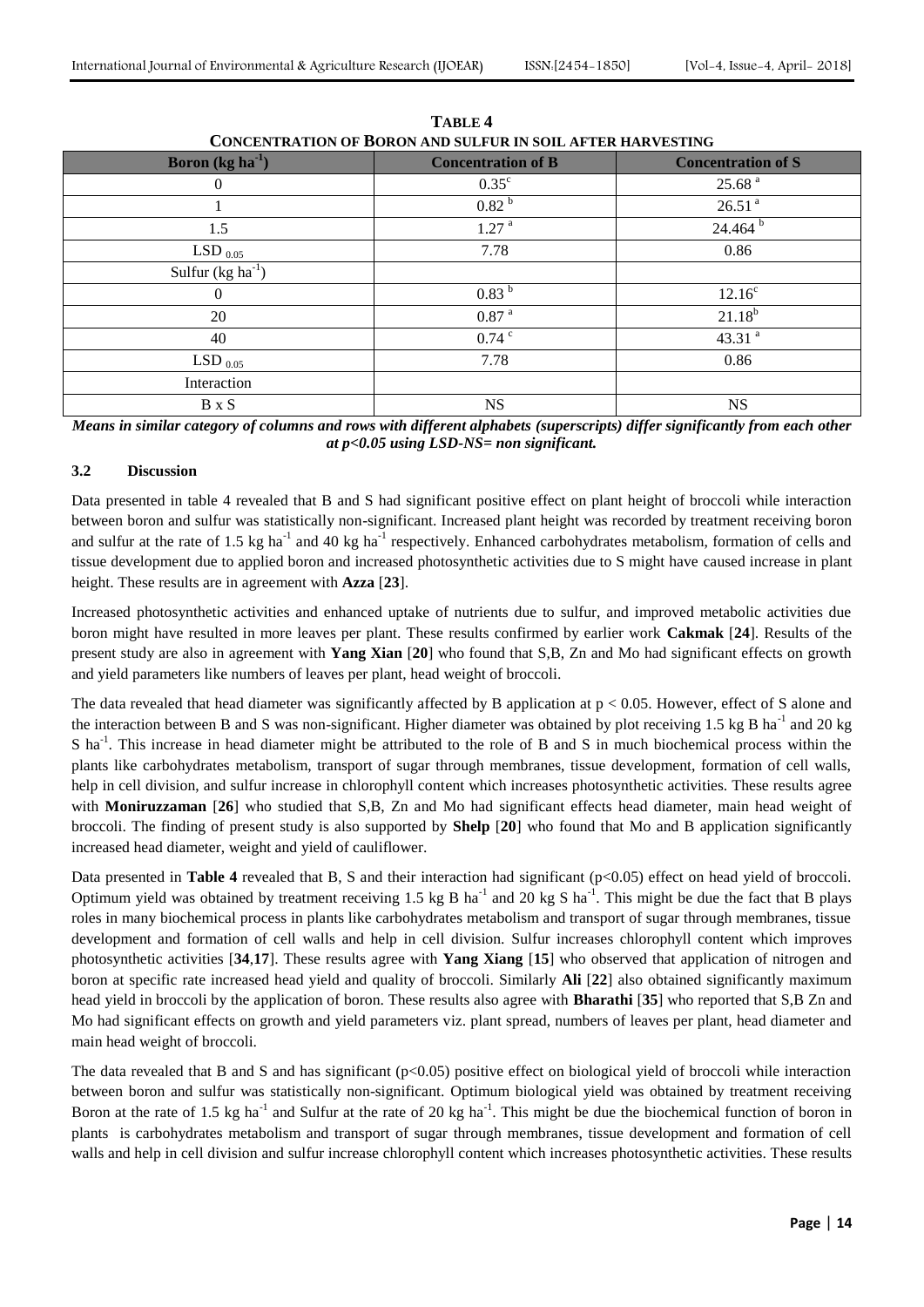agree with **Aulakh** [**36**] who observed that application of nitrogen and boron at specific rates increased wet bio mass, head yield and quality of broccoli.

Data regarding on boron concentration in soil after harvesting of Broccoli are presented in table 8. Statistical analysis of the data revealed that both B has significantly (p<0.05) affected the concentration in soil. In case of B maximum concentration was obtained by B3 (1.2778 kg ha<sup>-1</sup>) while minimum was obtained by B1 (0.3511 kg ha<sup>-1</sup>). Interaction B  $*$  S on concentration of boron in soil after harvesting of broccoli was statistically significant (p<0.05). The maximum concentration was found by B3  $*$  S2 (1.4300 kg ha<sup>-1</sup>), followed by B3  $*$  S3 (1.043 kg ha<sup>-1</sup>) while the minimum was obtained by B1  $*$  S1 (.2700 kg ha<sup>-1</sup>).

Data regarding on the concentration of sulfur in soil after harvesting of Broccoli are presented in table 8. Statistical analysis of the data revealed that S had significantly  $(p<0.05)$  affected the concentration of sulfur in soil. In case of S, maximum concentration was found in S3 (43.313 kgha<sup>-1</sup>) and minimum concentration was found in S1 (12.162 kg ha<sup>-1</sup>).) Interaction effect of boron and sulfur  $(B * S)$  on concentration of sulfur in soil of broccoli was statistically significant ( $p<0.05$ ). The maximum yield was obtained by B2  $*$  S3 (44.517 kg ha<sup>-1</sup>), followed by B3  $*$  S3 (41.57 kg ha<sup>-1</sup>) while the minimum was obtained by B1  $*$  S1 (11.787 kg ha<sup>-1</sup>).

## **IV. CONCLUSION**

From the present findings of this study summarized above in results it is concluded that: Boron and sulfur enhance the production of broccoli. Optimum yield of broccoli was obtained when sulfur was applied at the rate of 40 kg ha<sup>-1</sup> and boron at the rate of 1.5 kg ha<sup>-1</sup>. For optimum yield, 40kg S ha<sup>-1</sup> and 1.5 kg B ha<sup>-1</sup> is recommended dose for obtaining optimum yield of broccoli in agroclimatic region of Khyber Pakhtunkhwa Pakistan.

#### **ACKNOWLEDGEMENTS**

Author is thankful to Sindh Agriculture University, Tandojam Pakistan for providing financial assistance for this project.

#### **REFERENCES**

- [1] Yildirim, E., I. Guvenc , M. Turan, and A. Karatas, (2007). *Effect of foliar urea application on quality, growth, mineral uptake and yield of broccoli (Brassica oleracea L., var. italic).*Plant Soil Environment, 2007. **53**(3): p. 120–128.
- [2] Jena, D., A.K. Dash, B. Mohanty, B. Jena, and S.K. Mukhi, *Interaction effect of lime and boron on cabbage -okra cropping system in boron deficient acidic laterite soils of Bhubaneswar*. AnAsian journal of Soil science, 2009.**4**(1): 74-80.
- [3] Chander, G., T.S. Verma, and S. Sharma, (2010). *Nutrient content of cauliflower (Brassica olerace L. Var. botrytis) as influenced bybBoron and Farmyard manure in North west Himalayan Alfisols.* Journal of the Indian Society of Soil Science, 2010. **58**(2): p. 248-251.,
- [4] Deshbhratar, P. B., P.K. Singh, A.P. Jambhulkar, and D.S. Ramteke, *Effect of sulphur and phosphorus on yield, quality and nutrient status of pigeonpea. (Cajanus Cajan)*. Journal of Environmental Biology*,* 2010*.* **31**(6):p. 933-937.
- [5] Kaya, M., K. Zeliha , I. Erdal , *Effects of elemental sulfur and sulfur containing waste on nutrient concentrations and growth of bean and corn plants grown on a calcareous soil*. African Journal of Biotechnology, 2009. **8**(18): p. 4481-4489.
- [6] Winkler, S., J. Faragher, P. Franz , M. Imsic, and R. Jones, *Glucoraphanin and flavonoid levels remain stable during simulated transport and marketing of broccoli (Bassicaoleracea L. var. italica) heads.* Post harvest Biology and Technology, 2007. **43**(1): p. 89- 94.
- [7] Smith, T.E., S.R. Grattan, C.M. Grieve, J.A. Poss, and D.L. Suarez, *Salinity's influence on boron toxicity in broccoli, Impacts on yield, biomass distribution, and water use*. Agricultural Water Management, 2009*.***97**: p. 777–782.
- [8] Yoldas, F., S. Ceylan, B. Yagmur, and N. Mordogan, *Effect of nitrogen fertilizer on yield quality and nutrient content in broccoli*. Jornal of Plant Nutrition, 2008. **31**: p. 1333–43.
- [9] Ghosh, T.K., *Nodulation and protein content of urd Influenced by different levels and methods of sulphur application.*  Environmentand Ecology, 1994.**12**: p. 916-917.
- [10] Talalay, P., and J.W. Fahey, *Phytochemicals from Cruciferous plants protect against cancer by modulating carcinogen metabolism*. American Society of Nutrition Science, 2001*.* **23**: p. 3027–33.
- [11] Mahmud, S., J. Haider, M. Moniruzzaman, and M.R. Islam, *Optimization of fertilizer requirement for broccoli under field condition*. Bangladesh Journal of Agriculture Research, 2007*.* **32**(3): p. 487-491.
- [12] Stewart, M.W., W.D. Dibb , E.A. Johnston, and J.T. Smyth, *The Contribution of Commercial Fertilizer Nutrients to Food Production.* Journal of Agronomy, 2005*.* **97**:p. 1–6.
- [13] Badr L.A.A., and W.A. Fekry, *Effect of intercropping and doses of fertilization on growth and productivity of cucumber plants.1 vegetative growth and chemical constituents of foliage.*Zagazig Journal of Agriculture Research, 1998.**25**(8): p. 1087–1089.
- [14] Motior M.R., A.S. Abdou, H.A.D. Fareed, K.E. Tarabily, A. Mohamed, A.F. Golam, and M. Sofian-Azirun 2011*. Influence of elemental sulfur on nutrient uptake, yield and quality of cucumber grown in sandy calcareous soil*. *Australian Journal of Crop Science*, 2011. **5**(12):1610-1615.